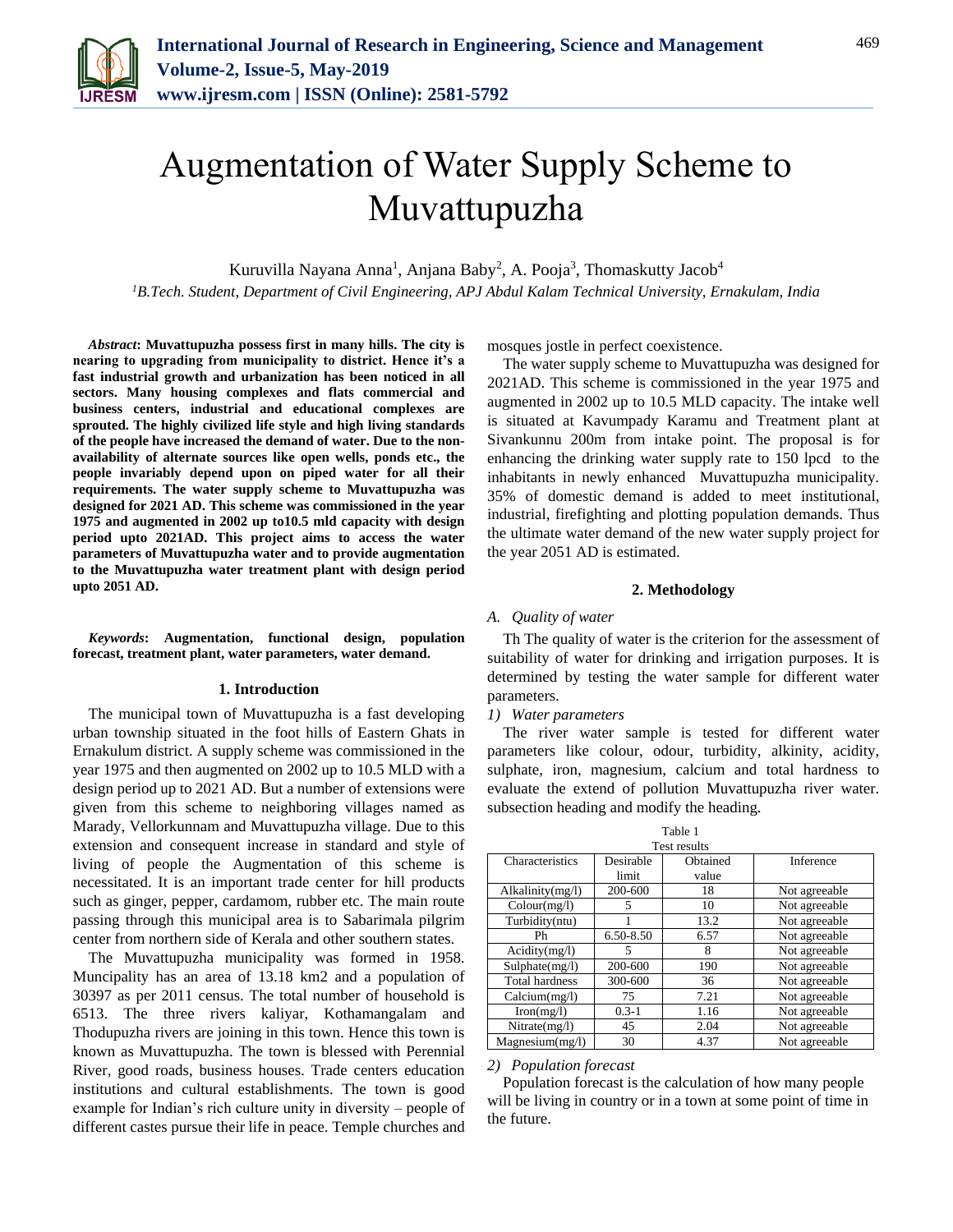

Using geometrical increase method, Population, P<sub>n</sub>  $=$  P x  $(1+r)^n$ As per the 2011 census population municipality  $= 30,397$ Design period  $= 30$  yrs. Base year  $= 2019$ Assuming the plant will commence to function from 2021 population estimated I.e. 2021+30  $= 2051$ Assuming that the rate of increase in population per decade  $= 12.45\%$ . Population in 2019  $= 33401$ Population in 2051  $= 43690.87$  $\approx 48691$ 

Hence the treatment plant is designed to serve a population of around 48691.

*3) Water demand*

 The total water consumption depends on several factors like: climatic conditions, cost of water, living standards of the inhabitants, pressure in the pipelines, type of supply, etc. The total quality of water required divided by the total population gives the per capital water demand.

| anie |  |
|------|--|
|      |  |

|      | Water demand |                     |
|------|--------------|---------------------|
| Year | Population   | Water demand in mld |
| 2021 | 34198        | 5.12                |
| 2036 | 40807        | 6.12                |
| 2051 | 18691        | 730                 |

Taking Institutional, industrial, firefighting and plotting population demands as 35%.

|                    | Table 3         |                    |  |
|--------------------|-----------------|--------------------|--|
| Total water demand |                 |                    |  |
| Year               | Taking 35% of   | Total water demand |  |
|                    | domestic demand | in mld             |  |
| 2021               | 1.76            | 6.91               |  |
| 2036               | 2.14            | 8.62               |  |
| 2051               | 2.55            | 9.85               |  |



Fig. 1. Hydraulic flow chart

| Design of raw water pumping main |               |
|----------------------------------|---------------|
| Length of pumping main           | $= 225m$      |
| Ultimate demand in 2051          | $= 9.85$ mld  |
| Demand including 10% wastage     | $= 10.83$ mld |
| Hours' of pumping                | $= 23$ hrs    |

| Rate of pumping in lps        | $= 10.83 \times 10^3 (23 \times 60 \times 60)$ |
|-------------------------------|------------------------------------------------|
| <i>i.e</i>                    | $=131$ lps                                     |
| Assuming the velocity of flow | $= 1m/s$                                       |
| Discharge, Q                  | $= AV$                                         |
| $0.131 \text{m/s}$            | $=\pi/4d^2$                                    |
| Diameter, D.                  | $= 0.408$ m                                    |
|                               | $\approx 450$ mm                               |

therefore, provide 450mm dia DI  $K - 9$  pipe.

*Design of cascade aerator* Design flow  $= 9086m^3$ /day No of units  $= 1$ Flow per unit  $= 9086 \text{ m}^3/\text{day}$ Velocity should be always less than 1.0 m/s and the preferred velocity range is 0.2 to 0.8m/s

*Design of Aerator Shaft* Internal diameter of aerator shaft =  $\sqrt{(0.109 \div (\pi \div 4) \times 0.8)}$ i.e  $= 0.5$ Outer diameter of shaft (assume 20 cm thick concrete lining) i.e  $= 0.5 + 0.4 = 0.9$  m Let us provide cascade aerator with four trays Rate of flow  $= 9086 \text{ m}^3/\text{day}$  $= 0.109 m^{3}/day$  $= 0.109$  x 60 x 60  $= 393 \text{m}^3/\text{hr}$ . Loading rate ranges from  $0.015$  to  $0.045$  m<sup>2</sup>/m<sup>3</sup>/ hr. Loading rate  $/m<sup>3</sup>/hr.$ Area required for bottom tray  $= 393 \times 0.04$  $= 15.72$  $\approx 16$  m<sup>2</sup> Diameter of bottom tray,  $D_4$  = 4.5 m D<sub>3</sub>  $=4.5-1 = 3.5$ m  $D_2 = 2.5m$  $D_1 = 1.5m$ 

| $= 0.109 m^3/s$             |
|-----------------------------|
| $=1$                        |
| $= 0.109$                   |
| $= 0.109$ m <sup>3</sup> /s |
|                             |
| $=$ 30 sec                  |
| $= Q \times T$              |
| $= 0.109 \times 30$         |
| $= 3.27$ m <sup>2</sup>     |
| $\approx$ 3.3 $\text{m}^2$  |
|                             |
| $= L \times B \times H$     |
| $=$ B                       |
| $= 1.5B$                    |
| $= B \times B \times 1.5 B$ |
| $= 1.5 B^3$                 |
| $= 1.5 B^3$                 |
| $= 3.3/1.5$                 |
| $= 2.2$                     |
| $= 1.3$                     |
|                             |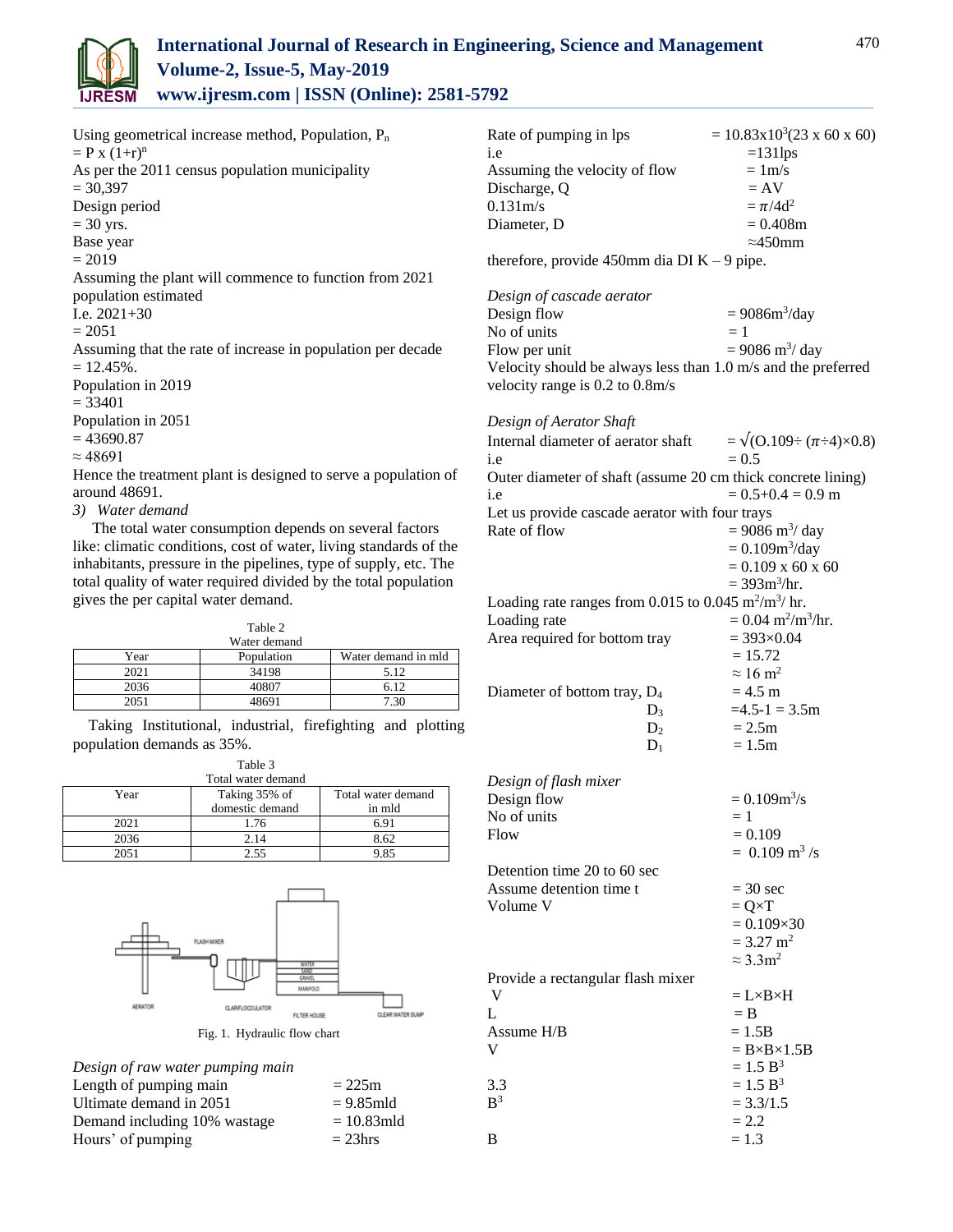

| $= \sqrt{(0.109 \text{ x } 4) \div (\pi \text{ x } 0.7)}$ |
|-----------------------------------------------------------|
|                                                           |
|                                                           |
|                                                           |
|                                                           |
|                                                           |
|                                                           |
|                                                           |

Hence provide a central shaft with 450 mm internal diameter and 20 cm wall thickness, so that external diameter is 900 mm.

### *Design of filter house*

| Rapid sand gravity filter is provided.                      |                                            |
|-------------------------------------------------------------|--------------------------------------------|
| Rate of filtration ranges from 80 to 100 1pm/m <sup>2</sup> |                                            |
| Generally, 80 $1pm/m^2$                                     |                                            |
| Therefore, area                                             | $= 0.109 \div (80 \times 10^{-3} \div 60)$ |
|                                                             | $= 81.75$ m <sup>2</sup>                   |
| Minimum number of filter beds, n                            | $=12\sqrt{Q}$                              |
|                                                             | $= 12\sqrt{0.109}$                         |
|                                                             | $= 3.96$                                   |
|                                                             | $\approx$ 4nos                             |
| Area of single bed is not greater than 15m <sup>3</sup>     |                                            |
| Therefore, number of beds                                   | $= 81.75/15$                               |
|                                                             | $= 5.45$                                   |
|                                                             | $\approx$ 6 nos                            |
| Provide 3 twin beds                                         |                                            |
| Size                                                        | $= 81.75/6$                                |
|                                                             | $= 13.625$ m <sup>2</sup>                  |
| L/B ratio ranges from $1.25$ to $1.33$                      |                                            |
| Assume L/B ratio                                            | $= 1.31$                                   |
| L                                                           | $= 1.31B$                                  |
| 1.31B <sup>2</sup>                                          | $= 13.625$                                 |
| B                                                           | $= 3.23 \text{ m}$                         |
|                                                             | $\approx$ 3.2m                             |
| L                                                           | $= 3.22x1.31$                              |
|                                                             | $= 4.22m$                                  |
|                                                             | $\approx 4.2$ m                            |
| Hence size is $4.2mx3.2m$                                   |                                            |
| Area                                                        | $=13.625$ m <sup>2</sup>                   |
| Total area                                                  | $= 2x3x3.2x4.2m$                           |
|                                                             | $= 80.64$ m <sup>2</sup>                   |
| Width of gullet varies from 0.8 to 1m.                      |                                            |

*Design of clear water reservoir (CWR)*

| Output capacity                | $= 10.83x(10^{3} \div 24)$      |
|--------------------------------|---------------------------------|
|                                | $= 451.25 \text{m}^3/\text{hr}$ |
| Duration for temporary storage | $= 0.50$ hr                     |
| Capacity of CWR                | $= 902.5 \text{m}^3$            |
|                                | $\approx 903 \text{m}^3$        |
|                                |                                 |

Assume a water depth of 3m

| Therefore, area of tank                               | $= 903/3$           |  |
|-------------------------------------------------------|---------------------|--|
|                                                       | $= 301 \text{m}^2$  |  |
| Assume $L/B$                                          | $= 1.5$             |  |
| L                                                     | $= 1.5B$            |  |
| 1.5B <sup>2</sup>                                     | $= 301 \text{m}^2$  |  |
| B <sup>2</sup>                                        | $= 201 \text{ m}^2$ |  |
| B                                                     | $= 14.17$           |  |
|                                                       | $\approx 15$ m      |  |
| L                                                     | $= 1.5 \times 15$   |  |
|                                                       | $= 22.5m$           |  |
|                                                       | $\approx$ 23m       |  |
| Provide 0.5m free board                               |                     |  |
| Height, h                                             | $= 3.5m$            |  |
| Hence provide a tank of size $23\times15\times3.5$ m. |                     |  |

**3. Result and discussions**

- 1. The river water is highly polluted and is subjected to treatment. The results of tests on water parameters such as colour, odour, turbidity, alkalinity, acidity, sulphate, Calcium, iron, magnesium and total hardness are negative.
- 2. The water treatment system to Muvattupuzha is augmented with respect to population forecast and water demand for the design period up to 2051 AD.
- 3. The following components are designed:
	- Raw water channel with 450 mm dia DI K– 9 pipe.
	- Cascade Aerator with four trays and a design flow of 9086 m<sup>3</sup>/day.
	- Rectangular flash mixer of  $1.3 \times 1.3 \times 2m$  size with design flow of  $0.109m^3/s$ .
	- Clariflocculator with central shaft of 450 mm internal dia and 20cm thickness.
	- Filter House Containing 3 twin beds of size and Filter inlet pipe of 400mm dia.
	- Clear water reservoir of size  $23\times15\times3.5$ m.

## **4. Conclusion**

The study assessed the evaluation of water quality in Muvattupuzha River. Results of the study show that river is highly polluted. This may be due to the municipal and industrial waste discharge to the river. Results of present investigation shows that all the water samples tested were biologically poor and hence unfit for consumption. Conventional treatment and disinfection is recommended before using it for drinking and other human activities. The project is aimed to providing completely safe and economical water to Muvattupuzha. The project includes the details of population projection, water demand, and the design for the augmentation of treatment plant at Muvattupuzha and it was completed. The project mainly deals with the water quality, functional design and the overall augmentation of water supply system for the design period upto 2051.